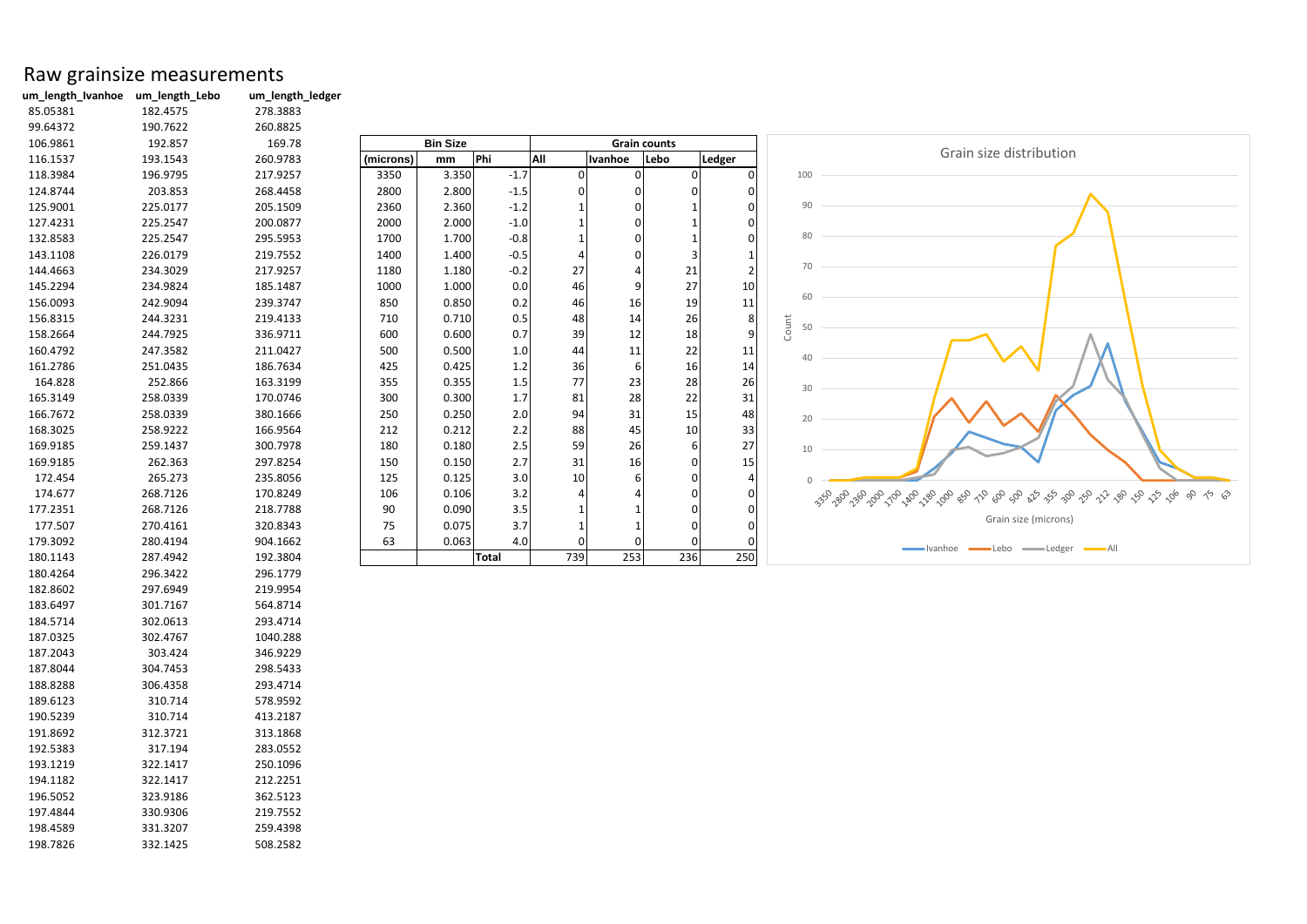| 200.9543 | 333.6942 | 208.0575 |
|----------|----------|----------|
| 200.9543 | 341.6829 | 164.541  |
| 203.508  | 345.525  | 435.2195 |
| 204.4439 | 345.8571 | 343.1519 |
| 208.4927 | 347.0168 | 436.7691 |
| 209.1086 | 353.0228 | 222.0207 |
| 210.4879 | 357.4281 | 259.729  |
| 213.1442 | 363.6546 | 285.1689 |
| 213.4457 | 364.2854 | 380.2983 |
| 213.9594 | 365.7007 | 221.1173 |
| 215.5443 | 368.2034 | 294.2378 |
| 215.7679 | 371.9258 | 304.7645 |
| 215.7679 | 377.4407 | 313.3465 |
| 216.6601 | 383.3256 | 355.0578 |
| 217.1048 | 386.3087 | 334.2789 |
| 217.3269 | 386.3087 | 287.9533 |
| 220.1928 | 387.1991 | 1234.325 |
| 220.6305 | 388.2354 | 274.9943 |
| 221.4305 | 397.7291 | 210.911  |
| 221.4305 | 398.1618 | 316.9284 |
| 221.7932 | 400.0315 | 340.0837 |
| 223.7416 | 407.1424 | 251.6832 |
| 224.8883 | 407.9874 | 245.9623 |
| 225.1027 | 408.4093 | 267.1169 |
| 226.5132 | 410.136  | 188.6445 |
| 227.4472 | 410.2322 | 848.9003 |
| 228.5753 | 411.629  | 277.4101 |
| 228.5753 | 412.1864 | 703.9499 |
| 229.4177 | 412.1864 | 331.3384 |
| 229.6278 | 413.5766 | 1101.351 |
| 230.257  | 413.9927 | 720.6245 |
| 230.257  | 415.2694 | 476.2106 |
| 232.4804 | 416.7564 | 305.4934 |
| 232.5496 | 424.5341 | 808.8649 |
| 232.813  | 433.498  | 162.8254 |
| 233.7906 | 445.8992 | 409.9493 |
| 233.7906 | 447.5695 | 177.9669 |
|          | 457.714  | 184.0644 |
| 235.9807 | 461.2119 |          |
| 236.593  |          | 269.3763 |
| 236.8646 | 462.7029 | 285.1689 |
| 238.2182 | 464.1891 | 320.765  |
| 240.5685 | 469.9648 | 476.9165 |
| 242.2334 | 470.697  | 895.099  |
| 242.9917 | 475.791  | 1159.344 |
| 244.6108 | 481.3083 | 246.7861 |
| 244.8079 | 484.0434 | 382.5942 |
| 245.0746 | 486.9989 | 392.8962 |
| 245.3982 | 488.6461 | 410.6119 |
| 245.3982 | 497.0459 | 310.6117 |
| 246.1831 | 497.147  | 604.1862 |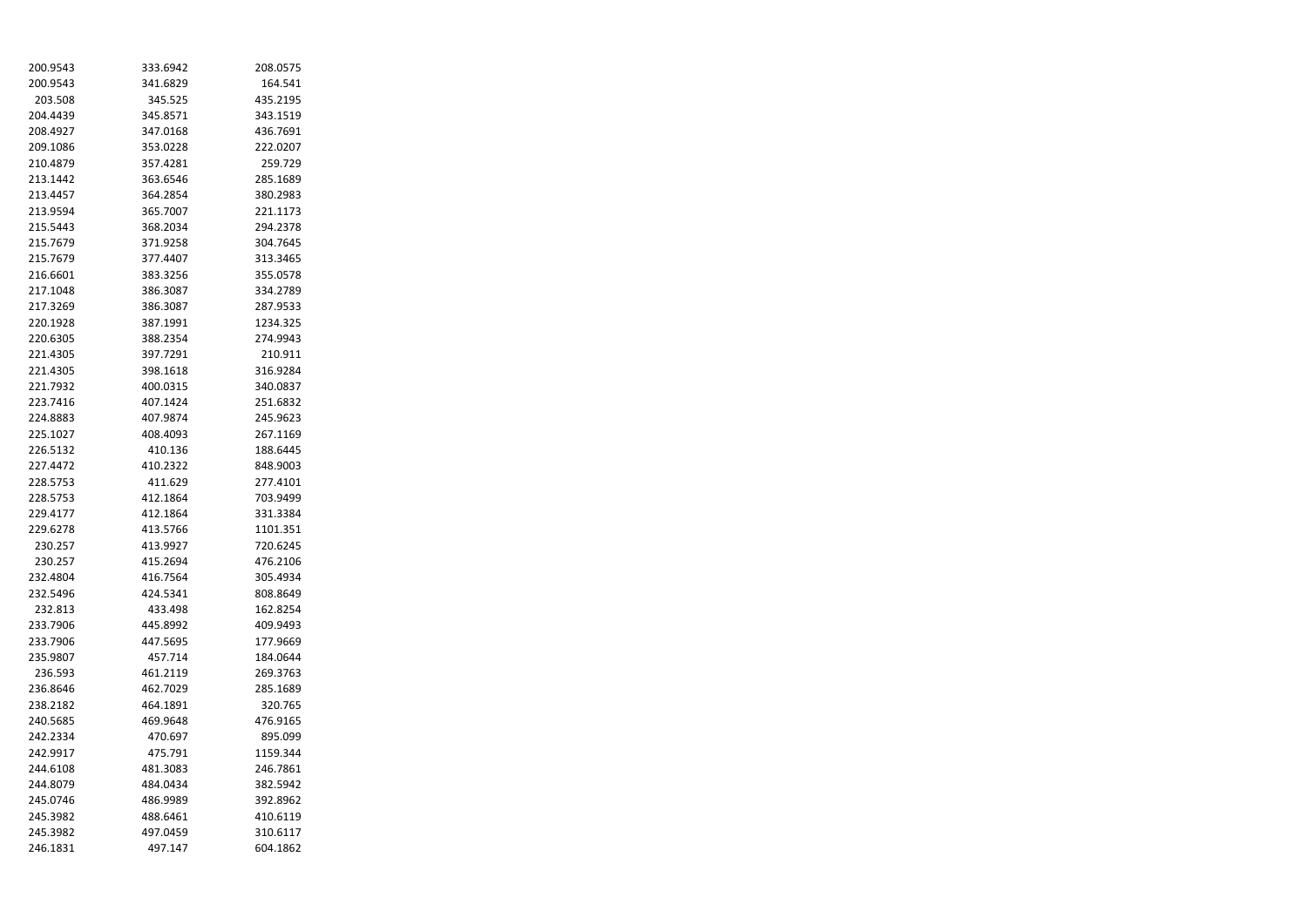| 246.1831 | 514.8429 | 189.0632 |
|----------|----------|----------|
| 248.9752 | 516.0678 | 630.824  |
| 251.0969 | 520.7182 | 201.2208 |
| 251.864  | 524.5012 | 303.92   |
| 252.4537 | 525.4366 | 293.3272 |
| 252.6287 | 530.3296 | 281.2146 |
| 252.6287 | 535.8209 | 337.4575 |
| 253.4688 | 555.3282 | 937.1664 |
| 254.0319 | 555.5948 | 478.5609 |
| 255.8692 | 559.3016 | 563.1318 |
| 258.6034 | 563.0859 | 534.3078 |
| 258.6034 | 565.8314 | 281.2146 |
| 260.8933 | 568.6646 | 1102.203 |
| 261.0781 | 574.9883 | 155.7924 |
| 263.0411 | 576.6829 | 942.565  |
| 263.0411 | 578.9675 | 304.5181 |
| 265.4745 | 583.4117 | 330.7505 |
| 266.5623 | 583.8051 | 779.6363 |
| 267.9391 | 585.8879 | 374.9977 |
| 268.6648 | 587.3338 | 390.6837 |
| 270.5133 | 591.7152 | 436.9982 |
| 271.0477 | 598.1068 | 378.3854 |
| 271.344  | 606.2803 | 285.1689 |
| 275.9265 | 607.7932 | 480.3147 |
| 276.5085 | 609.8207 | 1290.566 |
| 276.8571 | 618.0939 | 346.7064 |
| 279.2276 | 627.0369 | 255.6507 |
| 280.5487 | 637.1166 | 407.671  |
| 283.1155 | 646.0628 | 401.9846 |
| 283.5127 | 647.3054 | 191.0026 |
| 283.5127 | 667.1303 | 227.8058 |
| 283.5694 | 669.4493 | 162.7059 |
| 294.2529 | 674.6591 | 237.1694 |
| 301.3781 | 684.5407 | 931.9127 |
| 302.4431 | 687.803  | 230.3182 |
| 304.2977 | 690.0525 | 1155.019 |
| 305.1419 | 691.05   | 483.5855 |
| 305.826  | 697.663  | 401.7978 |
| 310.21   | 703.072  | 1004.557 |
| 312.8419 | 709.4921 | 177.2782 |
| 315.6045 | 713.6865 | 208.1778 |
| 319.2509 | 716.2555 | 178.123  |
| 319.5529 | 731.4013 | 239.3747 |
| 323.2542 | 739.9834 | 611.2098 |
| 323.6021 | 743.0796 | 481.1475 |
| 324.7427 | 746.3167 | 958.7782 |
| 325.978  | 749.9992 | 392.3454 |
| 325.978  | 755.2614 | 237.6963 |
| 332.6657 | 764.4018 | 975.5687 |
| 333.3897 | 768.2217 | 826.4676 |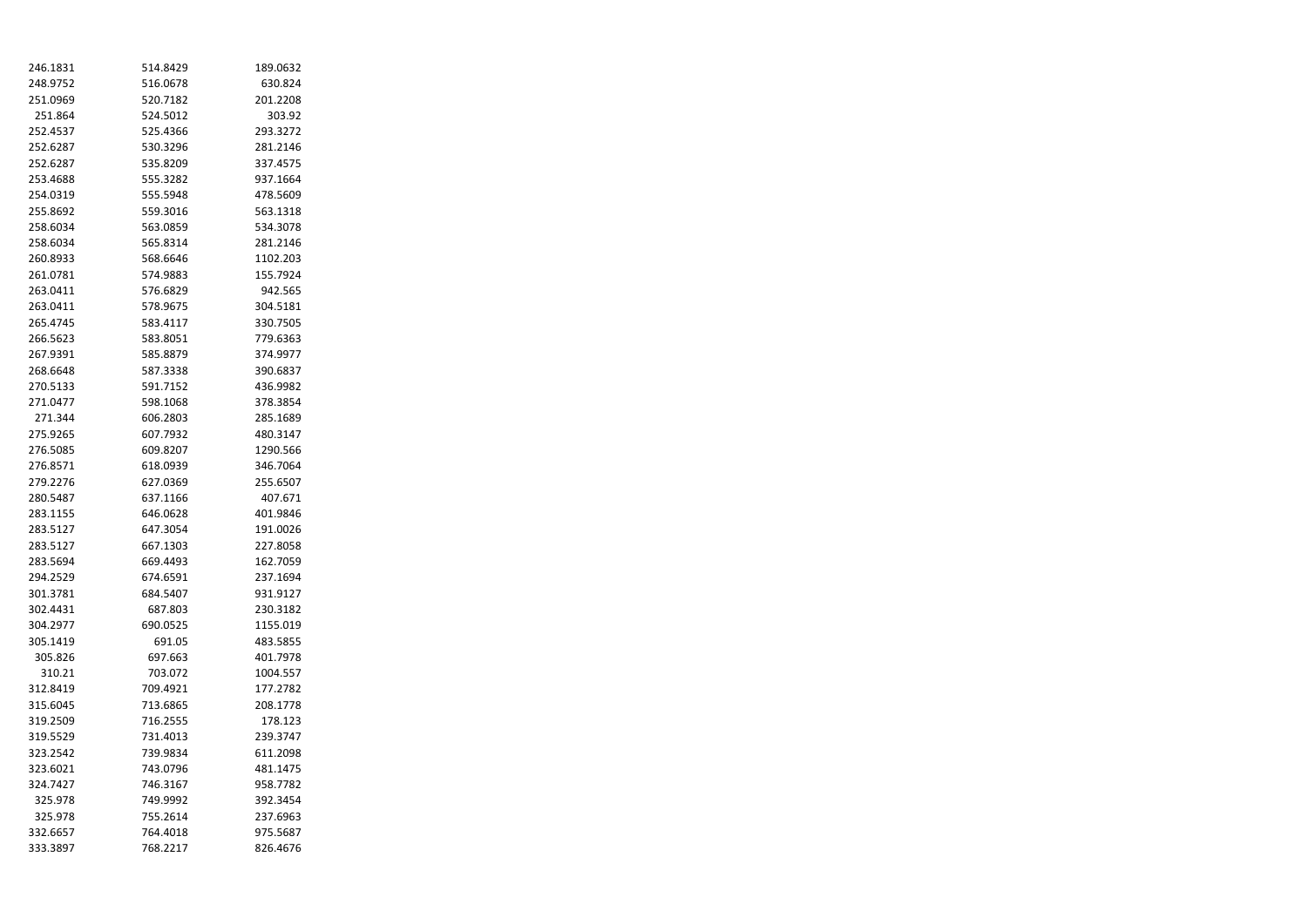| 336.7959 | 773.1455 | 611.2098 |
|----------|----------|----------|
| 337.654  | 776.4708 | 333.6879 |
| 341.4416 | 777.1358 | 250.9087 |
| 345.1876 | 780.011  | 537.6368 |
| 346.6283 | 801.9261 | 396.7215 |
| 347.0455 | 804.9979 | 145.8377 |
| 348.1555 | 810.4696 | 1137.234 |
| 349.7678 | 811.5312 | 991.6067 |
| 349.9516 | 814.9191 | 1071.342 |
| 350.6859 | 820.0446 | 231.2939 |
| 353.2436 | 821.2725 | 206.2457 |
| 355.4214 | 821.6529 | 304.1893 |
| 360.8527 | 826.8755 | 305.0533 |
| 361.209  | 827.1531 | 133.4671 |
| 366.6423 | 838.5247 | 888.934  |
| 366.6423 | 845.5457 | 476.6774 |
| 367.5182 | 855.1307 | 243.4172 |
| 368.9589 | 866.9961 | 253.0932 |
| 370.3071 | 870.168  | 218.7788 |
| 373.032  | 891.8628 | 188.8802 |
| 379.0174 | 902.3557 | 198.973  |
| 379.0598 | 903.1187 | 240.4755 |
| 380.3722 | 910.9654 | 367.9248 |
| 383.1898 | 924.4128 | 191.1335 |
| 388.1122 | 930.9971 | 196.1727 |
| 388.9811 | 948.6823 | 172.122  |
| 393.2557 | 955.735  | 490.521  |
| 393.3783 | 957.415  | 605.4513 |
| 397.0798 | 964.8203 | 210.3302 |
| 406.356  | 968.3239 | 225.1542 |
| 414.3651 | 970.7512 | 411.2764 |
| 418.5175 | 972.8774 | 292.4465 |
| 420.1348 | 979.8991 | 377.3258 |
| 421.9294 | 994.294  | 637.657  |
| 433.6911 | 997.9561 | 386.4336 |
| 436.3932 | 1009.931 | 281.7261 |
| 438.19   | 1022.414 | 219.7552 |
| 444.8169 | 1022.806 | 833.3419 |
| 458.0288 | 1027.063 | 1603.607 |
| 459.4306 | 1050.873 | 978.4371 |
| 502.8656 | 1052.511 | 323.9475 |
| 516.2734 | 1053.11  | 525.635  |
| 520.4601 | 1064.548 | 141.4834 |
| 535.0809 | 1065.949 | 351.2238 |
| 537.3296 | 1072.819 | 226.0416 |
| 544.3969 | 1083.573 | 264.8802 |
| 561.2406 | 1088.267 | 769.5577 |
| 569.5148 | 1097.102 | 548.3324 |
| 575.0487 | 1097.311 | 521.727  |
| 578.8382 | 1099.454 | 254.6507 |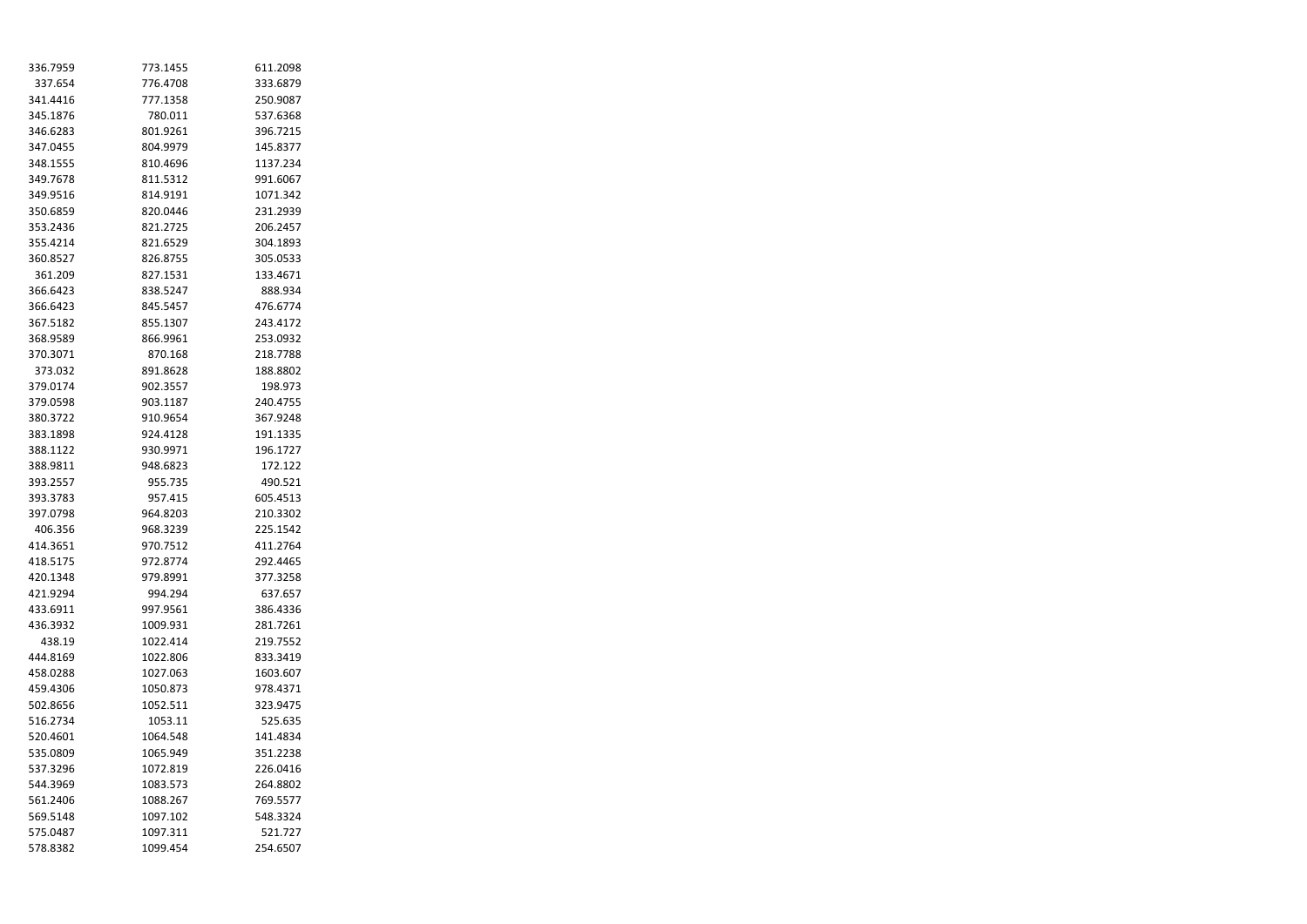| 597.1292 | 1104.87  | 411.9578 |
|----------|----------|----------|
| 604.2746 | 1106.894 | 229.4959 |
| 606.9497 | 1107.775 | 1064.538 |
| 616.6776 | 1109.846 | 651.1669 |
| 636.1007 | 1114.388 | 338.6272 |
| 660.0186 | 1115.777 | 281.2146 |
| 663.1681 | 1137.531 | 265.2973 |
| 663.444  | 1138.943 | 217.1006 |
| 691.4223 | 1157.638 | 405.9633 |
| 692.8391 | 1159.57  | 497.7137 |
| 698.5698 | 1160.757 | 209.4294 |
| 700.018  | 1171.515 | 210.3302 |
| 701.3717 | 1181.92  | 299.7608 |
| 710.1413 | 1200.477 | 544.2974 |
| 710.8327 | 1205.201 | 633.1282 |
| 732.4359 | 1206.914 | 300.9456 |
| 739.1801 | 1229.67  | 435.2131 |
| 762.7915 | 1240.082 | 132.0512 |
| 770.4872 | 1240.128 | 273.5345 |
| 777.1558 | 1249.488 | 189.5854 |
| 783.5831 | 1260.192 | 160.0702 |
| 785.898  | 1266.326 | 368.3402 |
| 797.4787 | 1273.377 | 283.7517 |
| 797.567  | 1280.434 | 259.5148 |
| 813.7116 | 1284.15  | 282.9667 |
| 839.3338 | 1303.184 | 345.9197 |
| 846.1038 | 1306.263 | 264.2707 |
| 865.399  | 1317.731 | 178.9639 |
| 865.5557 | 1352.632 | 188.8802 |
| 867.4191 | 1364.083 | 487.2911 |
| 868.4193 | 1369.962 | 285.1591 |
| 869.7512 | 1374.855 | 207.7232 |
| 870.5087 | 1386.95  | 590.9272 |
| 880.2601 | 1464.45  | 268.2801 |
| 891.2225 | 1490.671 | 256.5843 |
| 911.2188 | 1552.35  | 280.1228 |
| 916.0575 | 1887.203 | 236.3709 |
| 923.4858 | 2242.46  | 777.2335 |
| 941.4159 | 2596.416 | 410.4923 |
| 953.9686 |          | 388.9006 |
| 967.8167 |          | 1167.807 |
| 974.7066 |          | 311.4063 |
| 990.1537 |          | 215.9722 |
| 1006.207 |          | 285.2237 |
| 1020.725 |          | 320.5406 |
| 1021.039 |          | 859.577  |
| 1091.638 |          | 230.3182 |
| 1097.659 |          | 294.4078 |
| 1131.624 |          | 201.2101 |
| 1148.685 |          | 221.1173 |